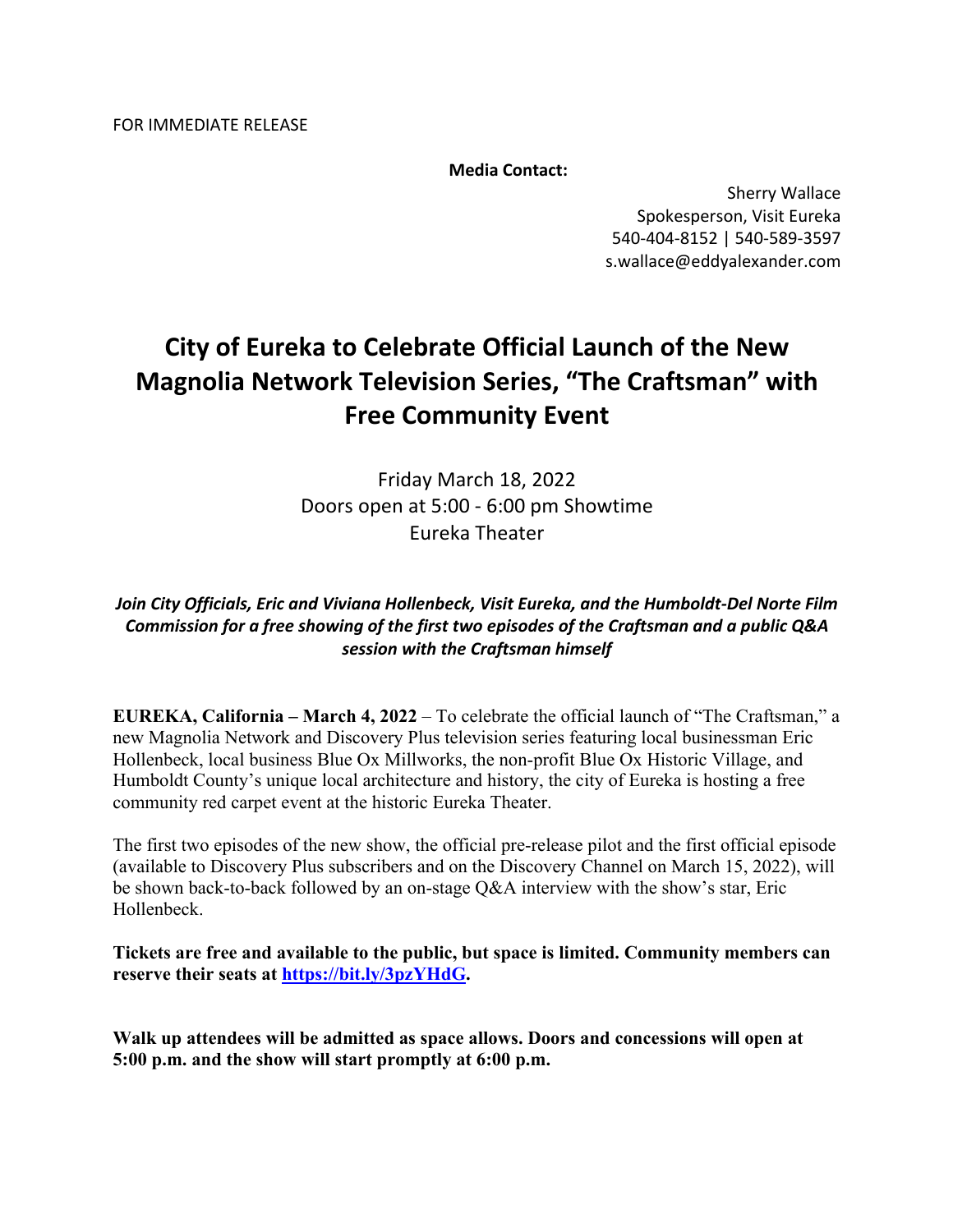"This event is a great opportunity to dress up with friends, visit the fabulous, historic Eureka theater and celebrate our own Eric Hollenbeck, a great representative of Eureka," Mayor Susan Seaman said. "He's creative, resilient, a great storyteller and a proud Eurekan."

For families with young children, Eureka's Redwood Discovery Museum is also hosting a simultaneous Kid's Night at the Museum on Friday, March 18. For \$25 per child, parents with young children can drop their 3.5 - 12-year-old children off at 5:30 p.m. through 8:00 p.m. to enjoy crafts, science experiments while they head over to "The Craftsman Community Premiere" at the Eureka Theater. Please note that space is limited, and pre-registration directly through the Redwood Discovery Museum is strongly recommended.

"We are truly honored to see the community come out to celebrate our family business in this very big way," Eric Hollenbeck said. "This new show has provided a wonderful opportunity for me to reflect on and share what this city means to me, and I hope everyone enjoys watching it as much as my family and I enjoyed participating in getting it made."

This community event is being produced through a collaborative partnership between Eddy Alexander, the city of Eureka, Visit Eureka, The Eureka Theater, and the Humboldt-Del Norte Film Commission.

Also, this month, to continue the celebrations, Blue Ox Millworks and Historic Village is offering half-price guided tours of their facilities at 1 X Street, Eureka, CA 95501 from March 15 through March 31, 2022.

###

# *About "The Craftsman"*

Eric Hollenbeck is a master woodworker with a passion for restoration. Inspired by Victorian-era architecture in his hometown of Eureka, California, Eric's dedication to restoring homes and forgotten treasures spans four decades. He and his family own the Blue Ox Millworks and operate the non-profit Blue Ox Historic Village, a working museum offering tours and workshops in the traditional arts.

In March of 2022, The Magnolia Network on Discovery Plus launched a new television program, "The Craftsman" featuring Eric Hollenbeck and his business. The first season consists of nine episodes that air Tuesday's at 9 p.m. on Discovery + streaming service and were filmed in the city of Eureka last fall.

Learn more: http://www.blueoxmill.com and at https://www.blueoxhistoricvillage.com/.

# **About the Humboldt Del Norte Film Commission**

The Humboldt-Del Norte Film Commission is recognized by the Counties and the California Film Commission as the Official Advocate for filming in Humboldt and Del Norte County. Their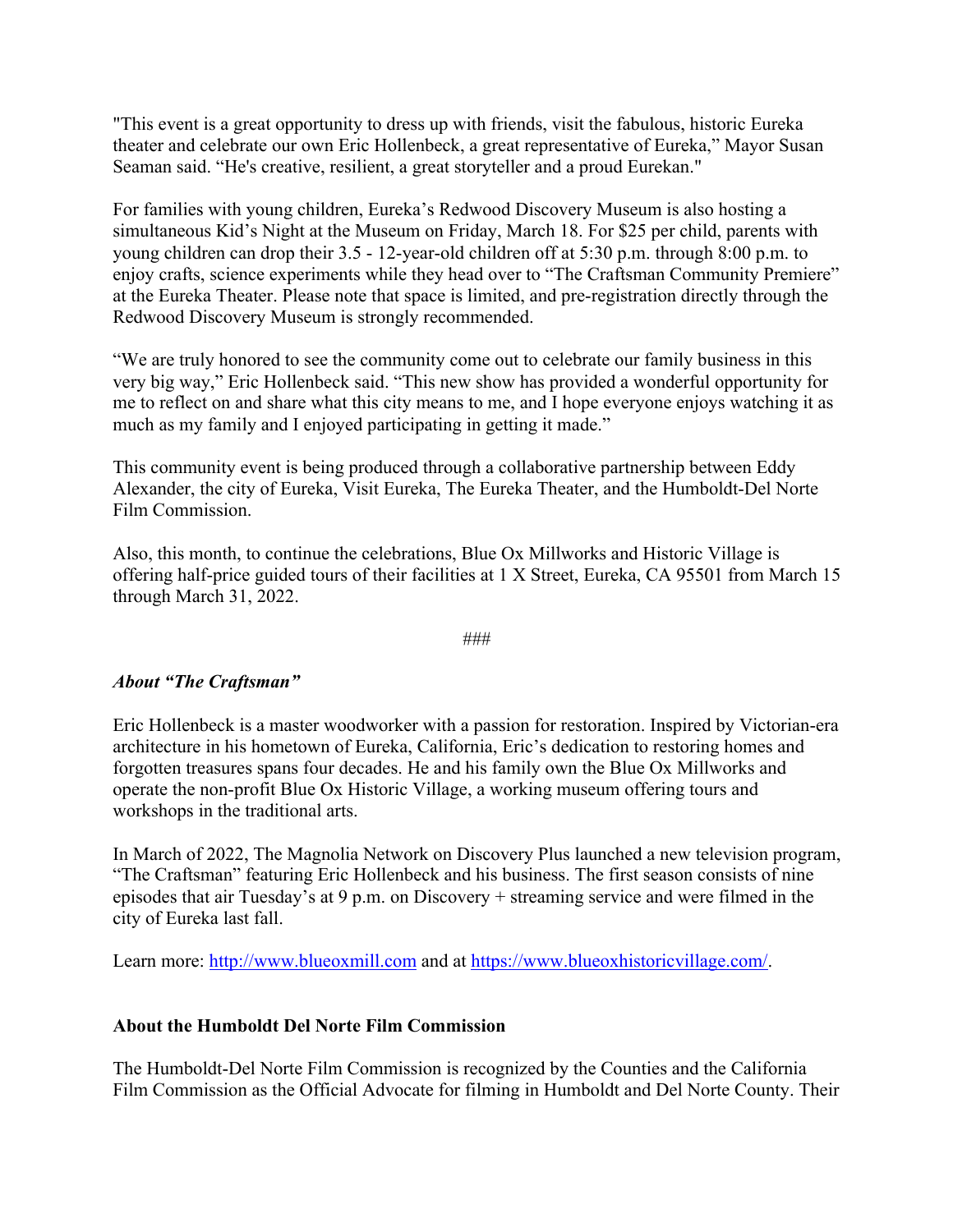services are provided free of charge and include location scouting, production permitting assistance, and more.

Visit https://hdnfc.org/ for more information and resources.

# **About the Eureka Theater**

The Eureka Concert and Film Center, located at 612 F Street, Eureka, CA, is dedicated to the education of the public in film, theater, music and other art forms, rehabilitation and maintaining its historic facilities for instruction and public performances, displays, exhibits and other events.

Learn more about the facility's history, offerings, and restoration initiatives at: https://eurekatheater.org.

# **About the Redwood Discovery Museum**

The Redwood Discovery Museum, located at 612 G Street, Eureka, California, is a non-profit organization dedicated to providing a stimulating educational environment for Humboldt County. They emphasize interactive, open-ended discovery in the areas of science, art, culture and technology to help future generations prepare for the information age. Young visitors can "try-on" a career, explore their universe, understand other cultures, discover their own abilities, learn to appreciate their community, and most importantly… develop a lifelong passion for learning.

Learn more at: www.discovery-museum.org.

# **About Eddy Alexander**

Eddy Alexander is a national and international award-winning marketing and growth strategy consulting firm that currently serves as the City of Eureka's Contract Destination Management Organization. Eddy Alexander has specialized practices dedicated to serving tourism, economic development, healthcare, emerging technology, professional services, and higher education and offers branding, advertising, research, public relations, content marketing, crisis communications, and digital marketing services.

Learn more at www.eddyalexander.com.

# **About the City of Eureka**

As the county seat of world-famous Humboldt County, California, the city of Eureka (Pop. 27k) is the heart of the U.S. Redwood Coast. Eureka is the market and cultural center of a beautiful region filled with iconic redwoods, the world's tallest trees, and stunningly beautiful, rugged,